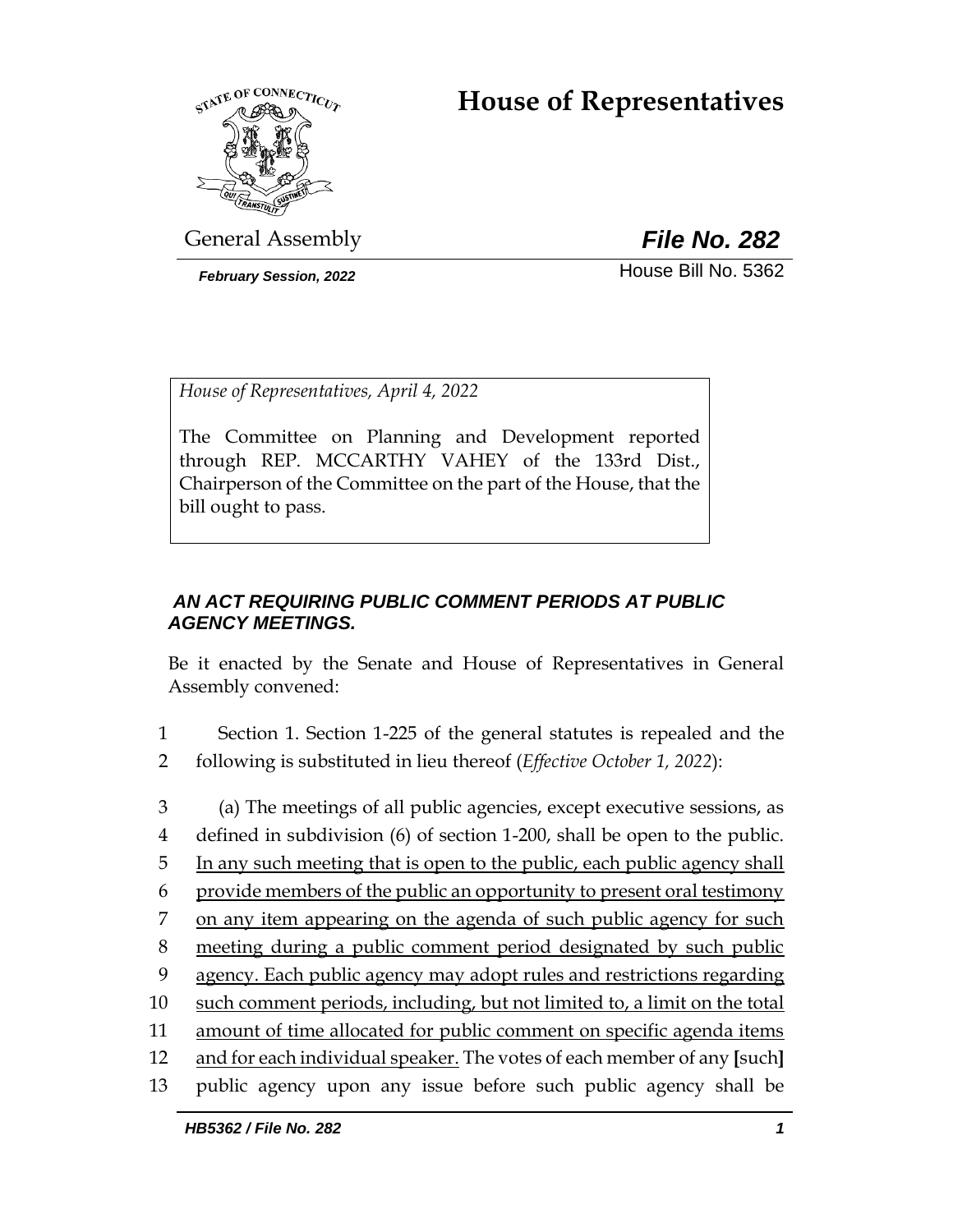reduced to writing and made available for public inspection within forty-eight hours and shall also be recorded in the minutes of the session at which taken. Not later than seven days after the date of the session to which such minutes refer, such minutes shall be available for public inspection and posted on such public agency's Internet web site, if available, except that no public agency of a political subdivision of the state shall be required to post such minutes on an Internet web site. Each public agency shall make, keep and maintain a record of the proceedings of its meetings.

 (b) Each such public agency of the state shall file not later than January thirty-first of each year in the office of the Secretary of the State the schedule of the regular meetings of such public agency for the ensuing year and shall post such schedule on such public agency's Internet web site, if available, except that such requirements shall not 28 apply to the General Assembly, either house thereof or to any committee thereof. Any other provision of the Freedom of Information Act notwithstanding, the General Assembly at the commencement of each regular session in the odd-numbered years, shall adopt, as part of its joint rules, rules to provide notice to the public of its regular, special, emergency or interim committee meetings. The chairperson or secretary of any such public agency of any political subdivision of the state shall file, not later than January thirty-first of each year, with the clerk of such subdivision the schedule of regular meetings of such public agency for the ensuing year, and no such meeting of any such public agency shall be held sooner than thirty days after such schedule has been filed. The chief executive officer of any multitown district or agency shall file, not later than January thirty-first of each year, with the clerk of each municipal member of such district or agency, the schedule of regular meetings of such public agency for the ensuing year, and no such meeting of any such public agency shall be held sooner than thirty days after such schedule has been filed.

 (c) The agenda of the regular meetings of every public agency, except for the General Assembly, shall be available to the public and shall be 47 filed, not less than twenty-four hours before the meetings to which they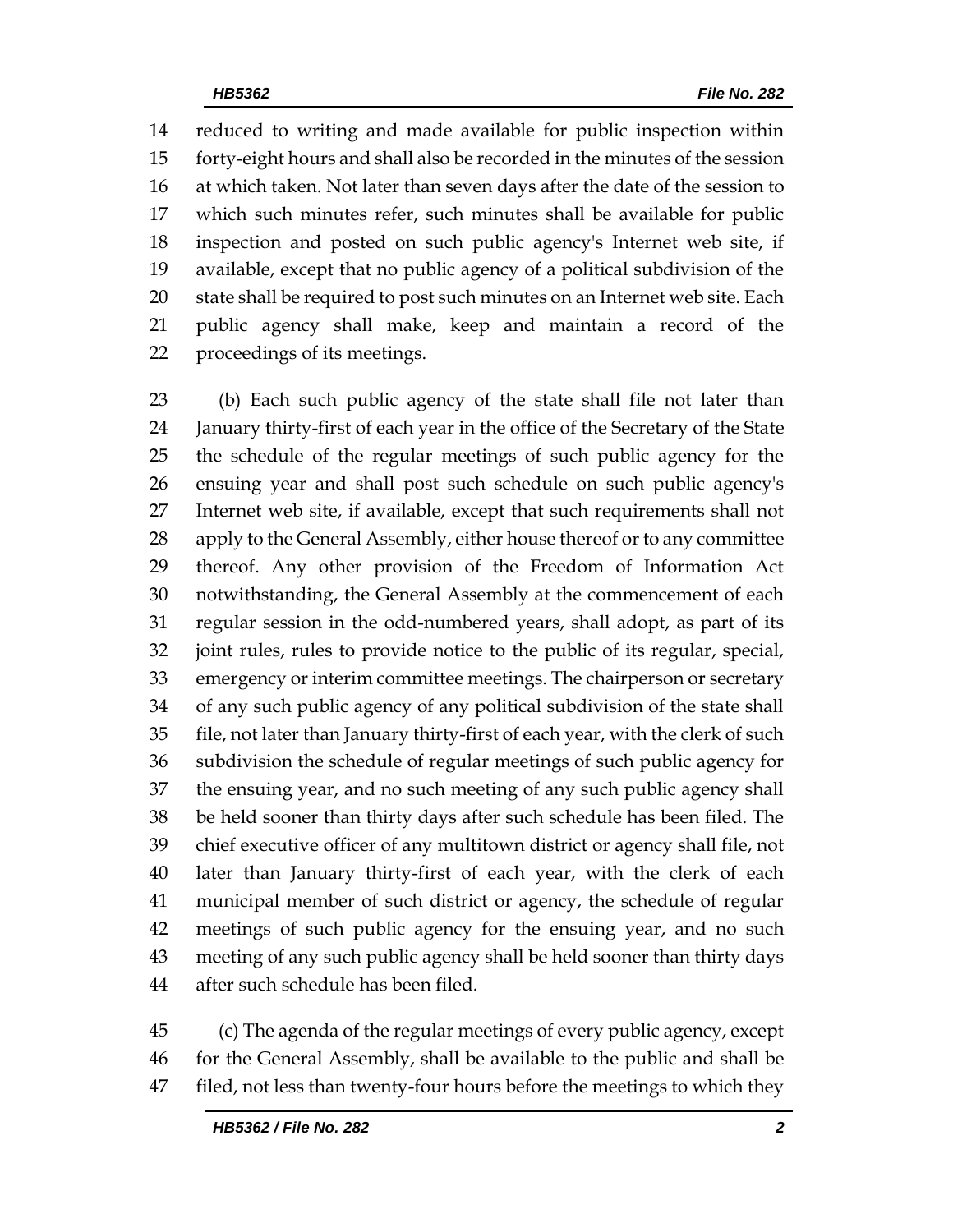refer, (1) in such agency's regular office or place of business, and (2) in the office of the Secretary of the State for any such public agency of the state, in the office of the clerk of such subdivision for any public agency of a political subdivision of the state or in the office of the clerk of each municipal member of any multitown district or agency. For any such public agency of the state, such agenda shall be posted on the public agency's and the Secretary of the State's Internet web sites. Upon the affirmative vote of two-thirds of the members of a public agency present and voting, any subsequent business not included in such filed agendas may be considered and acted upon at such meetings.

 (d) Notice of each special meeting of every public agency, except for the General Assembly, either house thereof or any committee thereof, shall be posted not less than twenty-four hours before the meeting to which such notice refers on the public agency's Internet web site, if available, and given not less than twenty-four hours prior to the time of such meeting by filing a notice of the time and place thereof in the office of the Secretary of the State for any such public agency of the state, in the office of the clerk of such subdivision for any public agency of a political subdivision of the state and in the office of the clerk of each municipal member for any multitown district or agency. The secretary or clerk shall cause any notice received under this section to be posted in his office. Such notice shall be given not less than twenty-four hours 70 prior to the time of the special meeting; provided, in case of emergency, except for the General Assembly, either house thereof or any committee thereof, any such special meeting may be held without complying with the foregoing requirement for the filing of notice but a copy of the minutes of every such emergency special meeting adequately setting forth the nature of the emergency and the proceedings occurring at such meeting shall be filed with the Secretary of the State, the clerk of such political subdivision, or the clerk of each municipal member of such multitown district or agency, as the case may be, not later than seventy- two hours following the holding of such meeting. The notice shall specify the time and place of the special meeting and the business to be transacted. No other business shall be considered at such meetings by such public agency. In addition, such written notice shall be delivered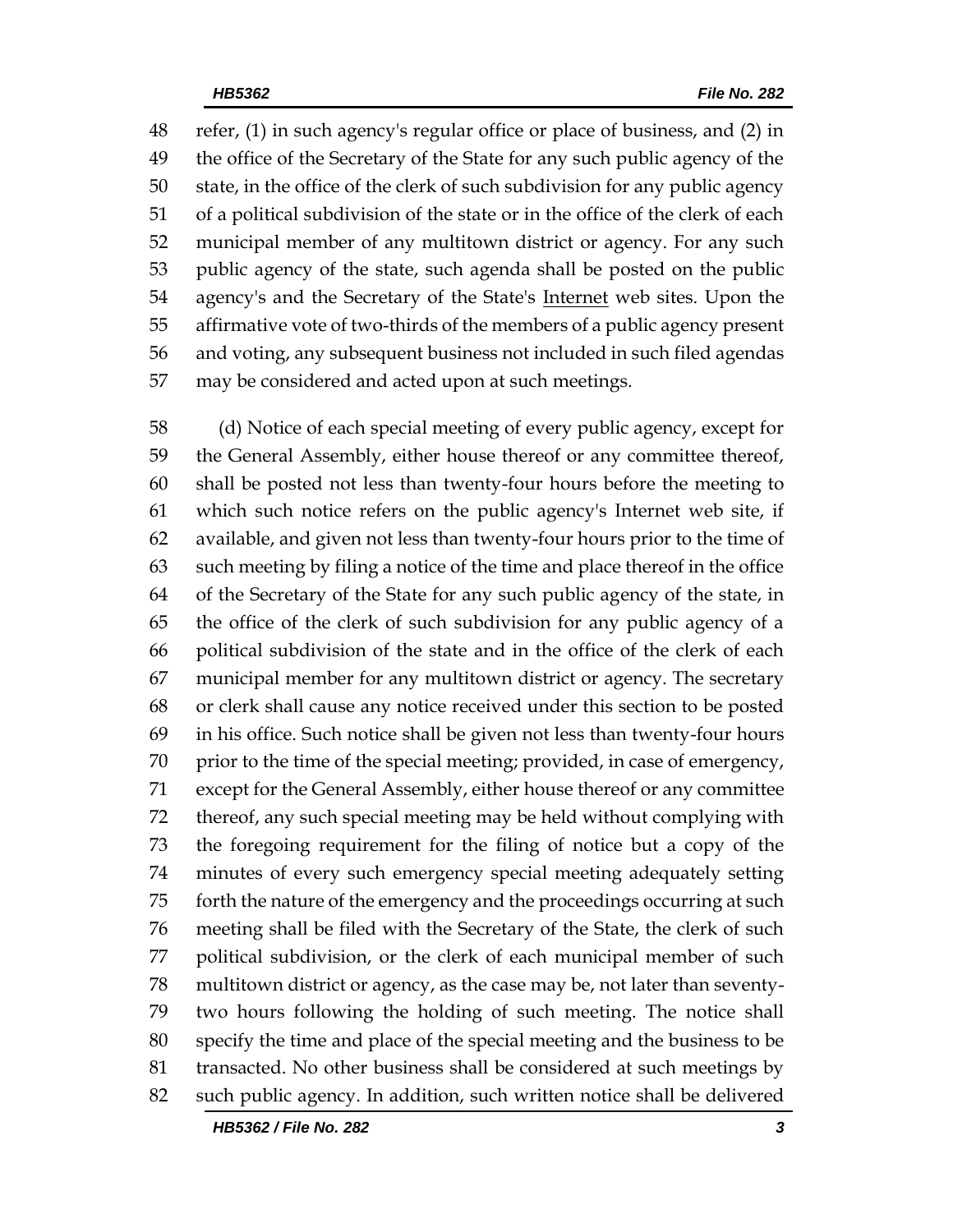to the usual place of abode of each member of the public agency so that the same is received prior to such special meeting. The requirement of delivery of such written notice may be dispensed with as to any member who at or prior to the time the meeting convenes files with the clerk or secretary of the public agency a written waiver of delivery of such notice. Such waiver may be given by telegram. The requirement of delivery of such written notice may also be dispensed with as to any member who is actually present at the meeting at the time it convenes. Nothing in this section shall be construed to prohibit any agency from adopting more stringent notice requirements.

 (e) No member of the public shall be required, as a condition to attendance at a meeting of any such body, to register the member's name, or furnish other information, or complete a questionnaire or otherwise fulfill any condition precedent to the member's attendance.

 (f) A public agency may hold an executive session, as defined in subdivision (6) of section 1-200, upon an affirmative vote of two-thirds of the members of such body present and voting, taken at a public meeting and stating the reasons for such executive session, as defined in section 1-200.

 (g) In determining the time within which or by when a notice, agenda, record of votes or minutes of a special meeting or an emergency special meeting are required to be filed under this section, Saturdays, Sundays, legal holidays and any day on which the office of the agency, the Secretary of the State or the clerk of the applicable political subdivision or the clerk of each municipal member of any multitown district or agency, as the case may be, is closed, shall be excluded.

This act shall take effect as follows and shall amend the following sections:

| Section 1 | $\vert$ October 1, 2022 | 1.225 |
|-----------|-------------------------|-------|

# *PD Joint Favorable*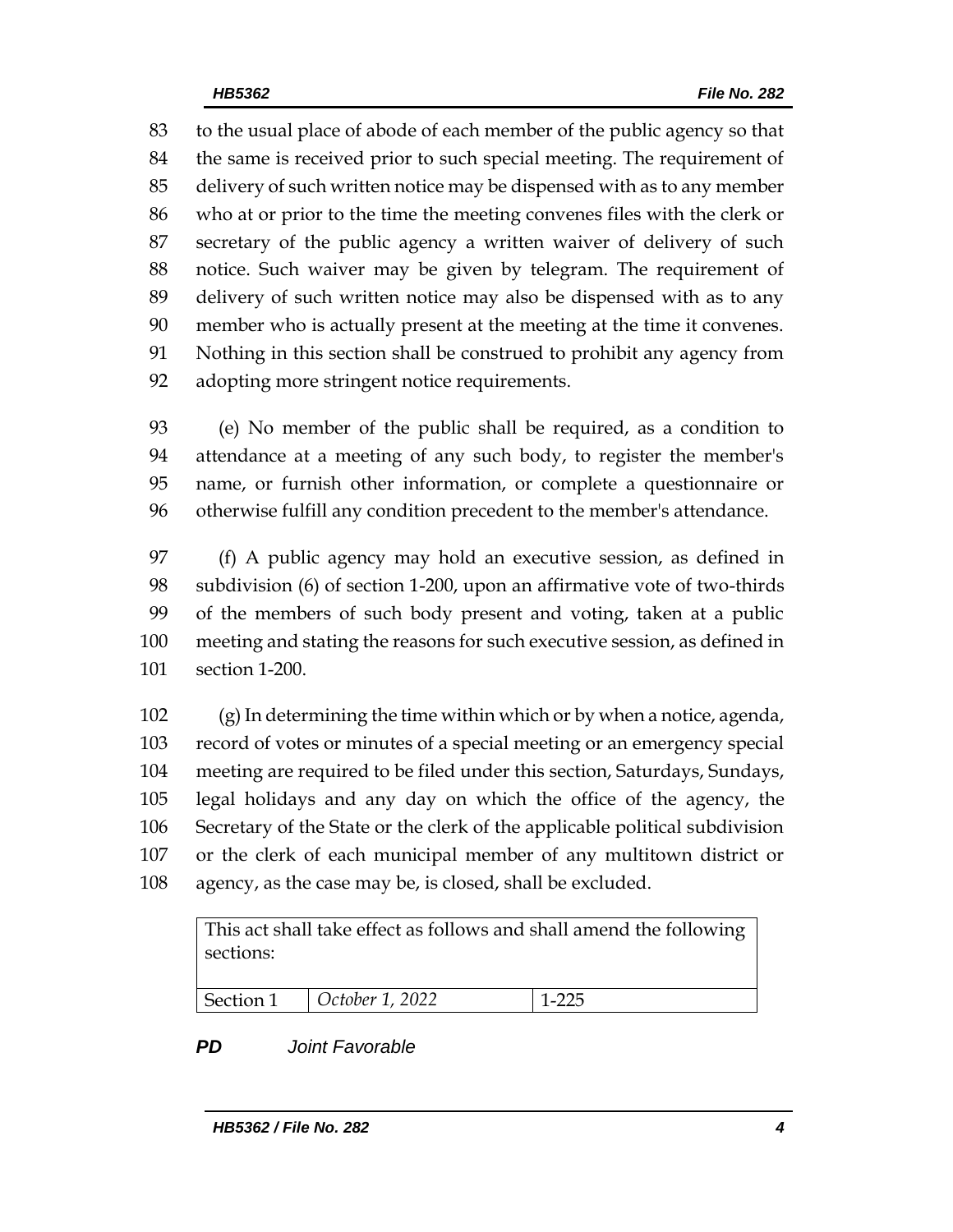*The following Fiscal Impact Statement and Bill Analysis are prepared for the benefit of the members of the General Assembly, solely for purposes of information, summarization and explanation and do not represent the intent of the General Assembly or either chamber thereof for any purpose. In general, fiscal impacts are based upon a variety of informational sources, including the analyst's professional knowledge. Whenever applicable, agency data is consulted as part of the analysis, however final products do not necessarily reflect an assessment from any specific department.*

## *OFA Fiscal Note*

*State Impact:* None

*Municipal Impact:* None

#### *Explanation*

Under the Freedom of Information Act, public agencies must make their meetings, other than executive sessions, open to the public. This bill requires that members of the public be allowed to give oral testimony on any of these meetings' agenda items during a public comment period.

This bill is not anticipated to have a fiscal impact as it allows public agencies to adopt rules and restrictions on public comment periods, including limiting the amount of time for each speaker or specific agenda items.

#### *The Out Years*

*State Impact:* None

*Municipal Impact:* None